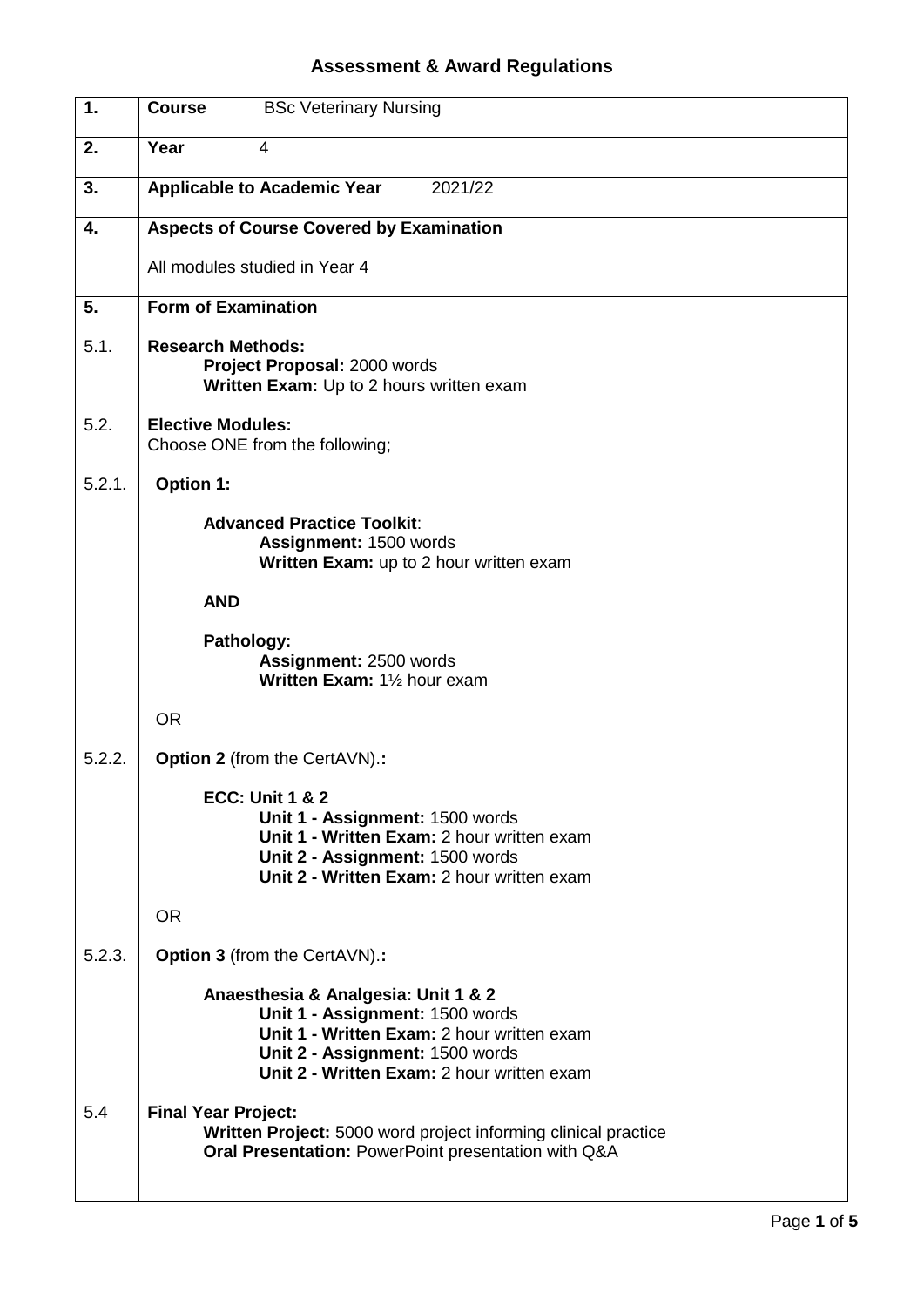| 6.               | <b>Marking Criteria</b>                                                                                                                                                                                                                                                                                                                                                               |                     |                               |                                                   |
|------------------|---------------------------------------------------------------------------------------------------------------------------------------------------------------------------------------------------------------------------------------------------------------------------------------------------------------------------------------------------------------------------------------|---------------------|-------------------------------|---------------------------------------------------|
| 6.1.             | <b>Examinations &amp; Assignments:</b><br>The appropriate College Common Grading Scheme will be used for marking extended<br>pieces of work depending on the type of assessment. The Common Grading Schemes<br>available are:<br>• Common Grading Scheme (LAQ)<br>• Common Grading Scheme (CPRQ - Undergraduates)<br>• Common Grading Scheme (Reflective Writing)                     |                     |                               |                                                   |
| 6.2.             | <b>Final Year Project:</b><br><b>Common Grading Scheme (Projects)</b>                                                                                                                                                                                                                                                                                                                 |                     |                               |                                                   |
| 6.3.             | <b>Multiple Choice Questions:</b><br>The pass mark for the MCQ examinations as a whole will be set according to approved and<br>accepted standard setting protocols, normalised and then scaled. The number of marks<br>available for each type of question will be clearly stated on the examination paper. A<br>question left unanswered or deleted by the student will score zero. |                     |                               |                                                   |
| 6.4.             | <b>Short Answer Questions</b><br>Short Answer Questions are marked against the College's 0-10 marking scheme.                                                                                                                                                                                                                                                                         |                     |                               |                                                   |
| 6.5.             | <b>Project Presentations</b><br>The College marking scheme for Poster Presentations will be used for all appropriate<br>presentations.                                                                                                                                                                                                                                                |                     |                               |                                                   |
| 7.               | <b>Allocation of Marks and any Additional Requirements</b>                                                                                                                                                                                                                                                                                                                            |                     |                               |                                                   |
|                  |                                                                                                                                                                                                                                                                                                                                                                                       |                     |                               |                                                   |
|                  | <b>First Sit</b>                                                                                                                                                                                                                                                                                                                                                                      | Weighting<br>within | <b>Credit</b><br><b>Value</b> | <b>Resit</b>                                      |
| $7.\overline{1}$ | <b>Research Methods:</b>                                                                                                                                                                                                                                                                                                                                                              | <b>Module</b>       | 30 credits                    | As first sit.                                     |
|                  | Project Proposal:<br><b>Written Exam:</b>                                                                                                                                                                                                                                                                                                                                             | 50%<br>50%          |                               | A module<br>passed at the                         |
| 7.2.             | Elective Modules: ONE from the following;                                                                                                                                                                                                                                                                                                                                             |                     |                               | second                                            |
| 7.2.1.           | <b>Advanced Practice Toolkit:</b><br>Assignment:<br><b>Written Exam:</b>                                                                                                                                                                                                                                                                                                              | 50%<br>50%          | 15 credits                    | attempt may<br>only be<br>awarded a<br>maximum of |
| 7.2.2.           | Pathology:<br>Assignment:<br><b>Written Exam:</b>                                                                                                                                                                                                                                                                                                                                     | 50%<br>50%          | 15 credits                    | 40%                                               |
| 7.2.3.           | <b>BSc ECC: Unit 1 &amp; 2</b><br>Assignment 1:<br>Assignment 2:<br><b>Written Exam:</b>                                                                                                                                                                                                                                                                                              | 25%<br>25%<br>50%   | 30 credits                    |                                                   |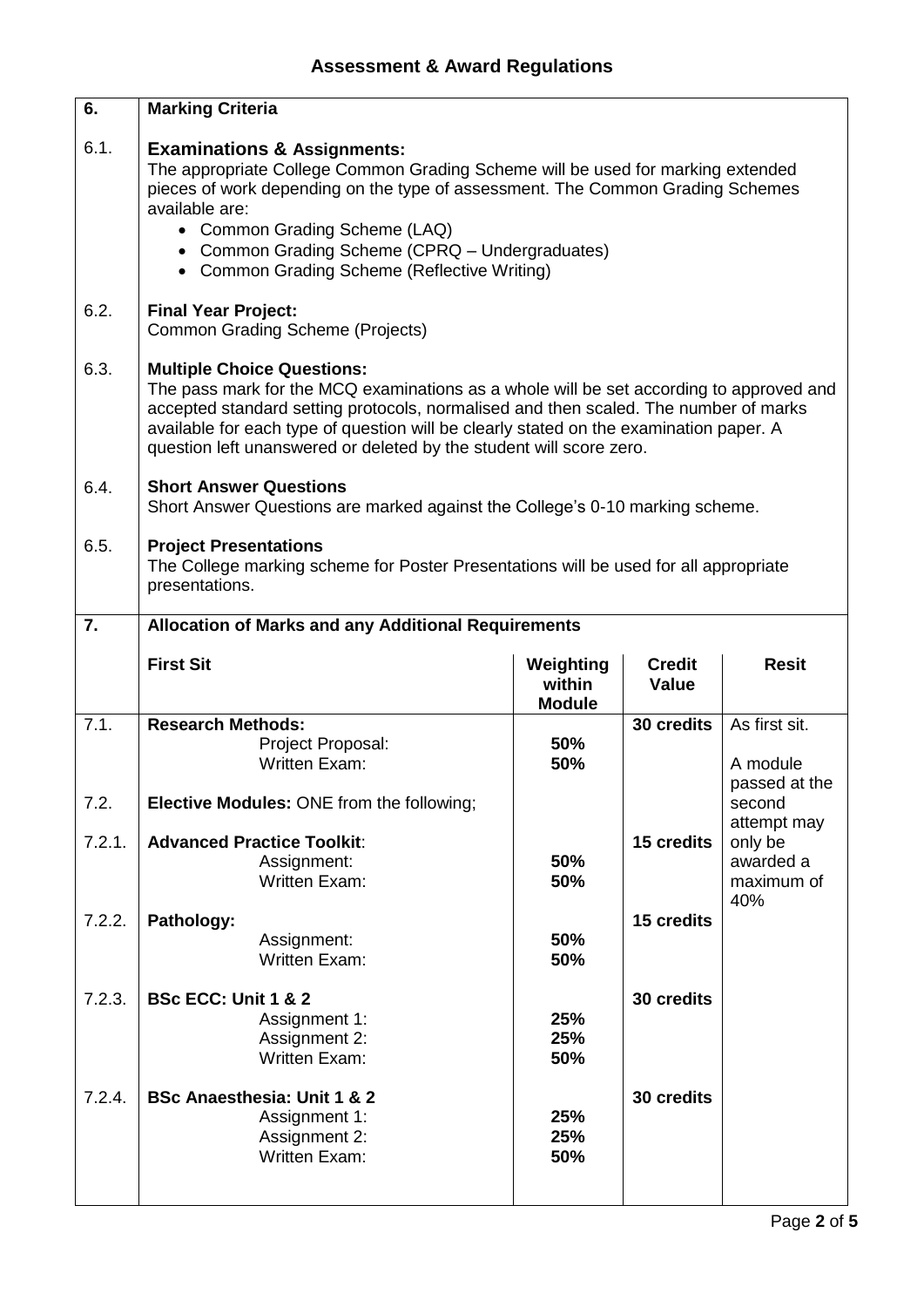## **Assessment & Award Regulations**

| 7.3. | <b>Final Year Project:</b>                                                                    |     | 60 credits |  |  |
|------|-----------------------------------------------------------------------------------------------|-----|------------|--|--|
|      | <b>Written Project:</b>                                                                       | 80% |            |  |  |
|      | <b>Project Presentation:</b>                                                                  | 15% |            |  |  |
|      | <b>Supervisor's Assessment:</b>                                                               | 5%  |            |  |  |
|      |                                                                                               |     |            |  |  |
| 7.4  | The Year 4 mark will be comprised of the marks achieved for the modules (50%) plus the        |     |            |  |  |
|      | Final Year Project component marks (50%).                                                     |     |            |  |  |
|      |                                                                                               |     |            |  |  |
| 8.   | <b>Requirements to Pass</b>                                                                   |     |            |  |  |
|      |                                                                                               |     |            |  |  |
| 8.1. | <b>Requirements to Pass Each Module</b>                                                       |     |            |  |  |
|      | In order to pass a module and obtain the associated credits a student must obtain             |     |            |  |  |
|      | an aggregate average of 40% from the assessment activities combined.                          |     |            |  |  |
|      |                                                                                               |     |            |  |  |
| 8.2. | <b>Requirements to be Awarded the BSc</b>                                                     |     |            |  |  |
|      | To have passed individual modules which, when combined, amount to 60 credits in               |     |            |  |  |
|      | total with no module gaining a mark less than 35%.                                            |     |            |  |  |
|      |                                                                                               |     |            |  |  |
| 8.3. | Requirements to be Awarded the BSc with Honours                                               |     |            |  |  |
|      | To have passed individual modules which, when combined, amount to 60 credits in               |     |            |  |  |
|      | total                                                                                         |     |            |  |  |
|      | <b>AND</b>                                                                                    |     |            |  |  |
|      |                                                                                               |     |            |  |  |
|      | To have passed the 60 credit Final Year Project module.                                       |     |            |  |  |
|      |                                                                                               |     |            |  |  |
| 9.   | <b>Consequences of Failure or Failure to Complete</b>                                         |     |            |  |  |
|      |                                                                                               |     |            |  |  |
| 9.1. | A student who is awarded a mark less than 35% in any module will be required to resit any     |     |            |  |  |
|      | failed assessment activity, at the next available opportunity, in order to pass the module    |     |            |  |  |
|      | overall. The module mark obtained at the second (resit) attempt will be no greater than a     |     |            |  |  |
|      | bare pass (40%).                                                                              |     |            |  |  |
|      |                                                                                               |     |            |  |  |
| 9.2. | A student who is awarded a mark between 35% - 40% in any module will have the option to       |     |            |  |  |
|      | resit any failed assessment activity, at the next available opportunity, in order to pass the |     |            |  |  |
|      | module overall. The module mark obtained at the second (resit) attempt will be no greater     |     |            |  |  |
|      | than a bare pass (40%).                                                                       |     |            |  |  |
|      |                                                                                               |     |            |  |  |
| 9.3. | A student who is unable to obtain the award at the second attempt is required to relinguish   |     |            |  |  |
|      | the course. They will have the right of appeal as described in College Regulations. A         |     |            |  |  |
|      | candidate who is eligible for BSc but not BSc Honours will also have a right of appeal as     |     |            |  |  |
|      | described in College Regulations.                                                             |     |            |  |  |
|      |                                                                                               |     |            |  |  |
|      |                                                                                               |     |            |  |  |
|      |                                                                                               |     |            |  |  |
|      |                                                                                               |     |            |  |  |
|      |                                                                                               |     |            |  |  |
|      |                                                                                               |     |            |  |  |
|      |                                                                                               |     |            |  |  |
|      |                                                                                               |     |            |  |  |
|      |                                                                                               |     |            |  |  |
|      |                                                                                               |     |            |  |  |
|      |                                                                                               |     |            |  |  |
|      |                                                                                               |     |            |  |  |
|      |                                                                                               |     |            |  |  |
|      |                                                                                               |     |            |  |  |
|      |                                                                                               |     |            |  |  |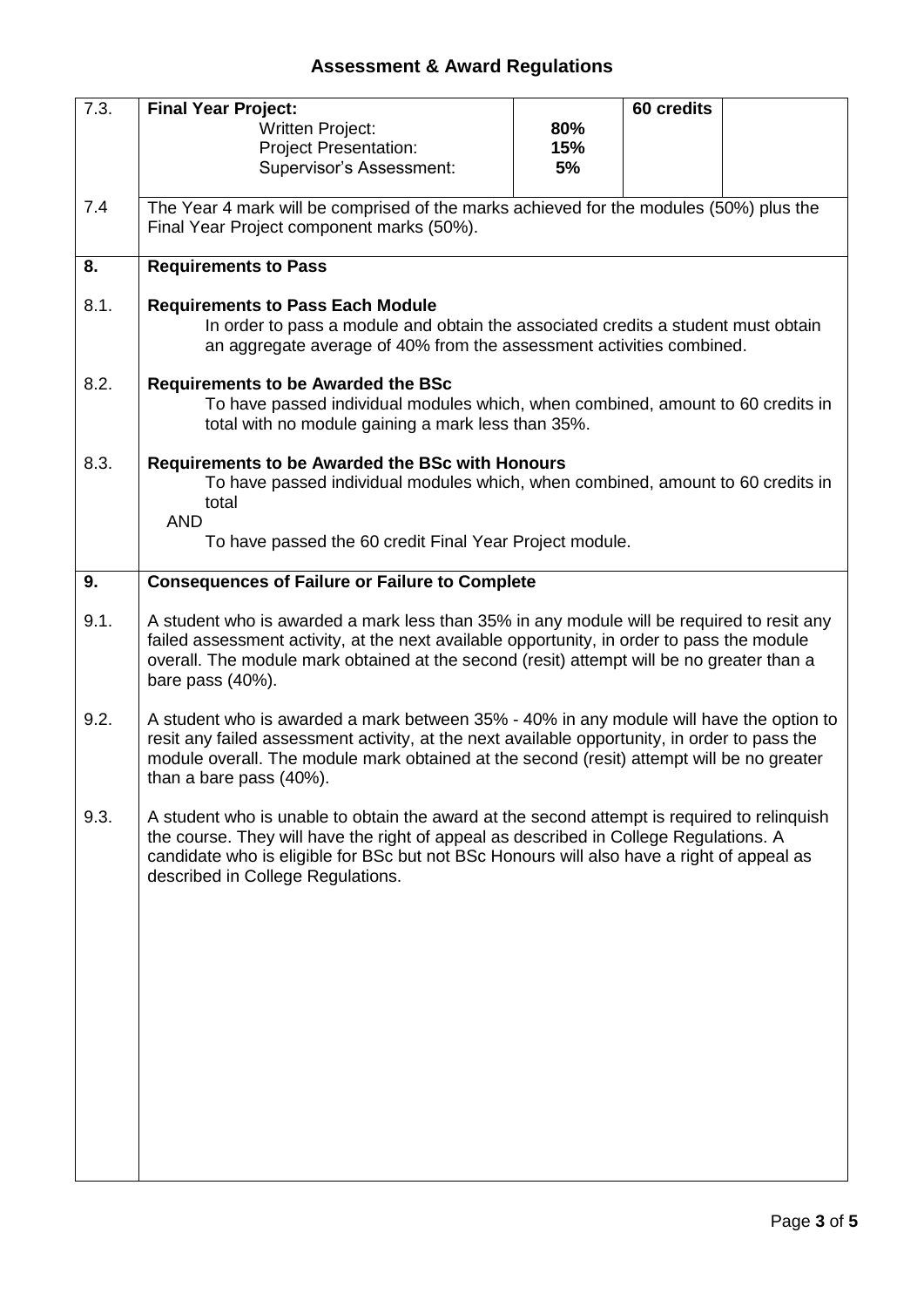| 10.   | <b>Award and Classification</b>                                                                                                                                                                   |                                                                                                                                                                                         |  |  |
|-------|---------------------------------------------------------------------------------------------------------------------------------------------------------------------------------------------------|-----------------------------------------------------------------------------------------------------------------------------------------------------------------------------------------|--|--|
| 10.1. | scaled to a percentage to be used for classification:<br>Year 1:<br>$0\%$<br>Year 2:<br>0%<br>Year 3:<br>20%<br>Year 4:<br>80%                                                                    | The marks from Year 1, 2, 3 and 4 shall be weighted as follows, aggregated and then                                                                                                     |  |  |
| 10.2. | used for classification:<br>Year 2:<br>$0\%$<br>Year 3:<br>20%<br>Year 4:<br>80%                                                                                                                  | If a student has been admitted with exemption directly to Year 2, the marks from Year 2, 3<br>and 4 shall be weighted as follows, aggregated and then scaled to give a percentage to be |  |  |
| 10.3. | used for classification:<br>Year 3:<br>20%<br>Year 4:<br>80%                                                                                                                                      | If a student has been admitted with exemption directly to Year 3, the marks from Year 3<br>and 4 shall be weighted as follows, aggregated and then scaled to give a percentage to be    |  |  |
| 10.4. | alone shall be used for classification.                                                                                                                                                           | If a student has been admitted with exemption directly to Year 4, the marks from Year 4                                                                                                 |  |  |
| 10.5. | For students who have passed the year overall as described in 8 above, the Degree shall<br>be classified as follows:                                                                              |                                                                                                                                                                                         |  |  |
|       | <b>First Class</b><br><b>First Class</b>                                                                                                                                                          | 70% or above with at least 60% in the Fourth Year<br>69% or above with at least 60% in the Fourth Year and at least<br>75% for the combined Project marks                               |  |  |
|       | <b>Upper Second Class</b><br><b>Upper Second Class</b>                                                                                                                                            | 60% to 69% with at least 50% in the Fourth Year<br>59% or above with at least 50% in the Fourth Year and at least<br>65% for the combined Project marks                                 |  |  |
|       | <b>Lower Second Class</b><br><b>Lower Second Class</b>                                                                                                                                            | 50% to 59% with at least 40% in the Fourth Year<br>49% or above with at least 40% in the Fourth Year and at least<br>55% for the combined Project marks                                 |  |  |
|       | <b>Third Class</b><br><b>Third Class</b>                                                                                                                                                          | 40% to 49% with at least 40% in the Fourth Year<br>39% or above with at least 40% in the Fourth Year and at least<br>45% for the combined Project marks                                 |  |  |
| 11.   | <b>Disclosure of Marks</b>                                                                                                                                                                        |                                                                                                                                                                                         |  |  |
|       | Results will be published by candidate number.                                                                                                                                                    |                                                                                                                                                                                         |  |  |
| 12.   | <b>Absence from Summative Assessment</b>                                                                                                                                                          |                                                                                                                                                                                         |  |  |
|       | Where a student has an allowable absence, they will be marked absent (A) from a<br>summative assessment and will be required to sit the assessment activity at the next<br>available opportunity. |                                                                                                                                                                                         |  |  |
|       |                                                                                                                                                                                                   | An allowable absence is one that is for a significant unforeseeable event such as illness.<br>Any other foreseeable absence will only be considered allowable if agreed by the Student  |  |  |